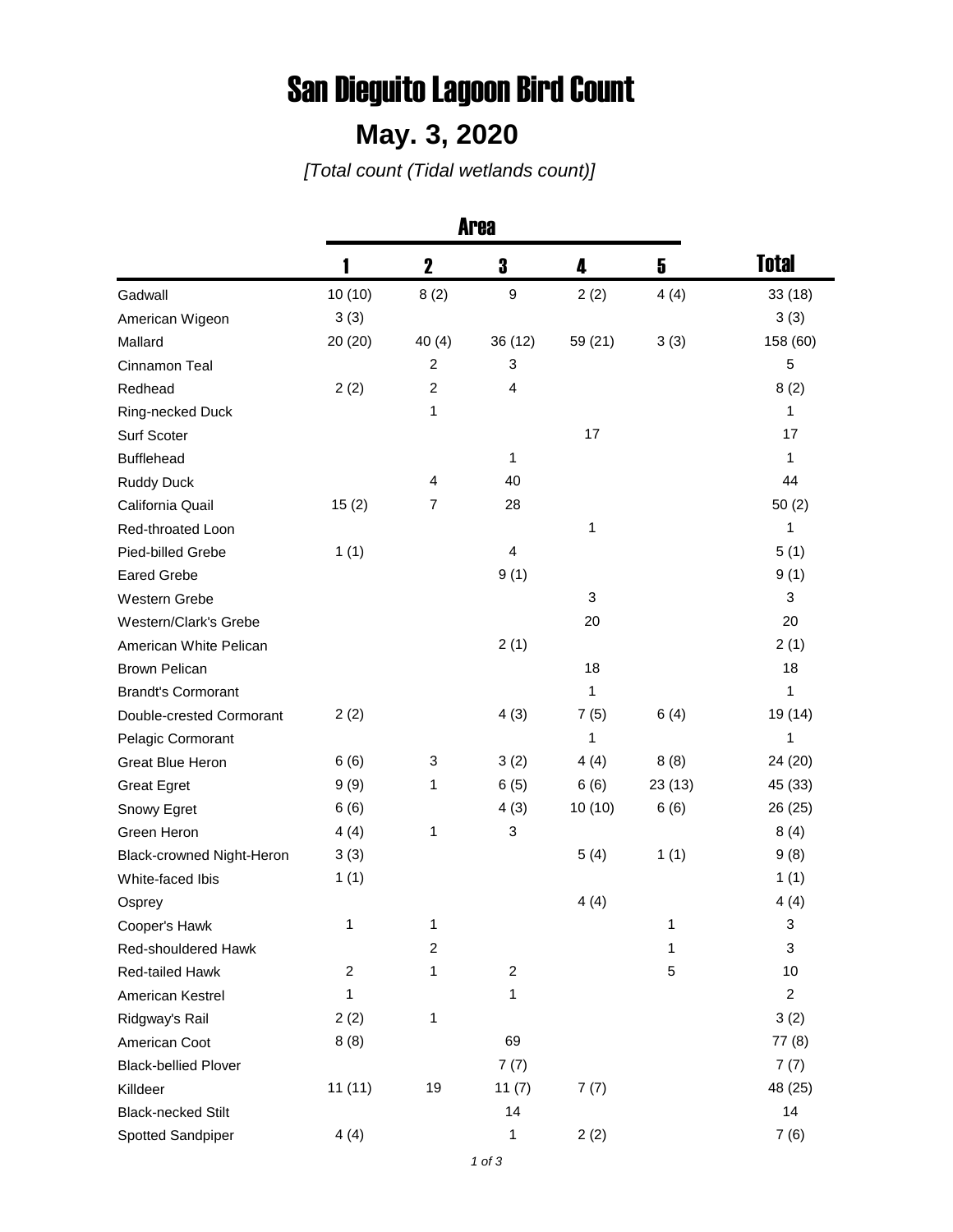|                             | <b>Area</b>             |                |                         |                         |                |                |
|-----------------------------|-------------------------|----------------|-------------------------|-------------------------|----------------|----------------|
|                             |                         | $\mathbf 2$    | 3                       | 4                       | 5              | <b>Total</b>   |
| <b>Greater Yellowlegs</b>   |                         | 1              | 1(1)                    |                         |                | 2(1)           |
| Willet                      |                         |                | 2(2)                    | 1(1)                    |                | 3(3)           |
| Whimbrel                    | 7(7)                    |                | 3(3)                    |                         |                | 10(10)         |
| Long-billed Curlew          | 5(5)                    |                | 7(7)                    |                         |                | 12(12)         |
| <b>Marbled Godwit</b>       |                         |                | 14(14)                  | 1(1)                    |                | 15(15)         |
| Long-billed Dowitcher       | 1(1)                    | 16             | 30                      |                         |                | 47(1)          |
| Dowitcher sp.               |                         |                | 3                       |                         |                | 3              |
| Ring-billed Gull            | 1(1)                    |                | 4(4)                    | 5(4)                    |                | 10(9)          |
| Western Gull                | 4(2)                    |                | 20(20)                  | 23(3)                   | 5(5)           | 52 (30)        |
| California Gull             |                         |                | 8(8)                    | 29                      | 5(5)           | 42 (13)        |
| <b>Herring Gull</b>         |                         |                |                         |                         | 1(1)           | 1(1)           |
| Gull sp.                    | 5(5)                    |                |                         |                         | 15(15)         | 20(20)         |
| Least Tern                  |                         |                | 6(6)                    |                         |                | 6(6)           |
| Caspian Tern                | 19 (19)                 |                | 20 (17)                 | 47 (22)                 | 3(3)           | 89 (61)        |
| Forster's Tern              | 16 (16)                 |                | 4(4)                    | 2(2)                    | 3(3)           | 25(25)         |
| Royal Tern                  |                         |                |                         | 100                     | 32 (32)        | 132 (32)       |
| <b>Elegant Tern</b>         |                         |                | 30(30)                  | 250                     | 14 (14)        | 294 (44)       |
| Royal/Elegant Tern          | 2(2)                    |                |                         |                         |                | 2(2)           |
| Tern sp.                    |                         |                |                         | $\overline{\mathbf{4}}$ | 1(1)           | 5(1)           |
| Rock Pigeon                 | 3                       |                |                         | 4(4)                    |                | 7(4)           |
| Eurasian Collared-Dove      | $\boldsymbol{2}$        | $\overline{c}$ |                         | 9(2)                    |                | 13(2)          |
| <b>Mourning Dove</b>        | 10                      | 15             | 23                      | 17(2)                   | 40(2)          | 105(4)         |
| Greater Roadrunner          | 1                       |                | $\boldsymbol{2}$        |                         |                | 3              |
| <b>White-throated Swift</b> | $\boldsymbol{2}$        |                |                         |                         |                | $\overline{c}$ |
| Anna's Hummingbird          | 12(4)                   | 14(9)          | 13(1)                   | 9(2)                    | 14(1)          | 62 (17)        |
| Allen's Hummingbird         | $\overline{4}$          | 3              | 19                      | 1                       | 9              | 36             |
| Hummingbird sp.             |                         | $\overline{c}$ | $\overline{4}$          | 1(1)                    | 3              | 10(1)          |
| Rufous/Allen's sp.          | 8(3)                    | 6(2)           | 11                      |                         | 5              | 30(5)          |
| <b>Belted Kingfisher</b>    |                         | 1              |                         |                         |                | 1              |
| Nuttall's Woodpecker        |                         | 4              | 1                       |                         | $\overline{c}$ | 7              |
| Downy Woodpecker            |                         |                | 1                       |                         |                | 1              |
| Pacific-slope Flycatcher    |                         | $\overline{c}$ | 8                       |                         | 1              | 11             |
| <b>Black Phoebe</b>         | 2(1)                    | 15             | 6                       | 1(1)                    | 4              | 28(2)          |
| Say's Phoebe                | 2(1)                    | 4              | 3                       |                         |                | 9(1)           |
| Ash-throated Flycatcher     |                         |                | $\overline{\mathbf{c}}$ |                         | $\overline{c}$ | 4              |
| Cassin's Kingbird           | $\overline{\mathbf{c}}$ | 14             | 7                       |                         | 3(1)           | 26(1)          |
| Western Kingbird            |                         |                | 1                       |                         |                | 1              |
| <b>Bell's Vireo</b>         | 3                       | 4              | 9                       |                         |                | 16             |
| <b>Warbling Vireo</b>       |                         | $\overline{c}$ |                         |                         | $\overline{c}$ | 4              |
| California Scrub-Jay        | $\overline{\mathbf{c}}$ | 1              | 3                       |                         | 6              | 12             |
| American Crow               | 6(2)                    | 8              | $\overline{\mathbf{c}}$ | 23(9)                   | 10             | 49 (11)        |
| Common Raven                | 2(2)                    |                | 1                       |                         |                | 3(2)           |
| <b>Tree Swallow</b>         |                         | 12(2)          | $\overline{\mathbf{c}}$ |                         |                | 14(2)          |
|                             |                         |                |                         |                         |                |                |